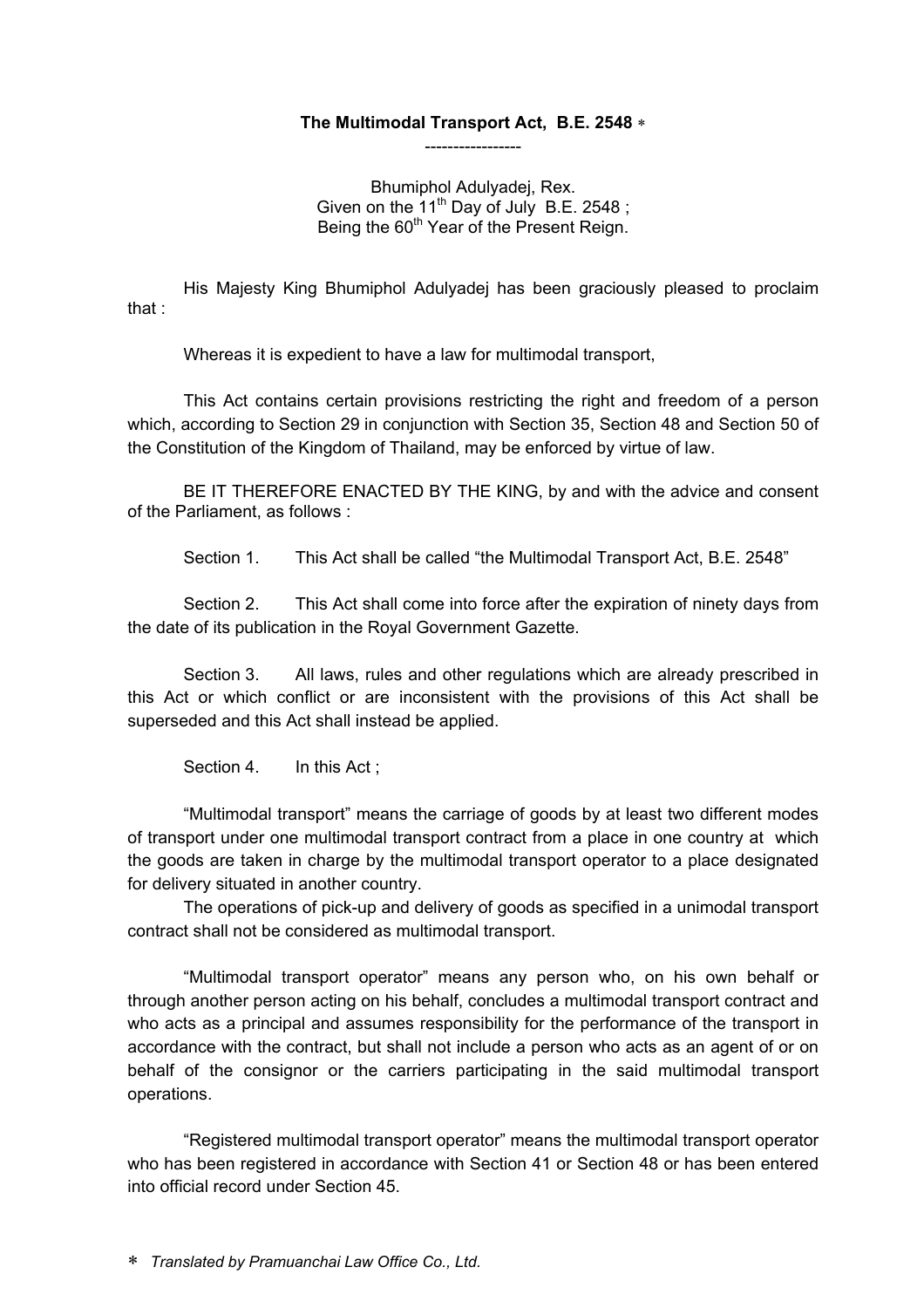"Carrier" means the person who performs or undertakes to perform the carriage or part thereof, whether or not he is identical with the multimodal transport operator or not.

"Consignor" means the person who concludes a multimodal transport contract with the multimodal transport operator.

"Consignee" means the person entitled to receive the goods from the multimodal transport operator as specified in the multimodal transport bill of lading.

"Multimodal transport bill of lading" means a document issued by a multimodal transport operator to the consignor as evidence of a multimodal transport contract with the essentials showing that the multimodal transport operator has taken in charge the goods specified in the multimodal transport bill of lading and that the multimodal transport operator undertakes to deliver the said goods to the consignee or the person entitled to receive them in accordance with Section 22.

"Taken in charge" means that the multimodal transport operator has accepted the goods for carriage according to the multimodal transport contract.

"Delivery" means that the multimodal transport operator has performed any one of the following acts :

- (a) the handing over of the goods to the consignee ;
- (b) the placing of the goods at the disposal of the consignee in accordance with the multimodal transport contract or law or customs of the trade applicable at the place of delivery ; or
- (c) the handing over of the goods to an officer or any person to whom, by law or rule which is applicable to the place of delivery, the multimodal transport operator must hand over the goods.

"Special Drawing Right" means the special drawing right as defined in the law on authorization and establishment of certain procedures relating to special drawing right in the International Monetary Fund.

"Goods" means movable property, live animals as well as articles of transport not supplied by the multimodal transport operator, irrespective of whether such property is to be or is carried on or under deck.

"Articles of transport" means a container, a pallet or other similar thing which is used to contain or to support or used to combine together several shipping units, or any kind of containing articles which have the same characteristics for the purpose of multimodal transport.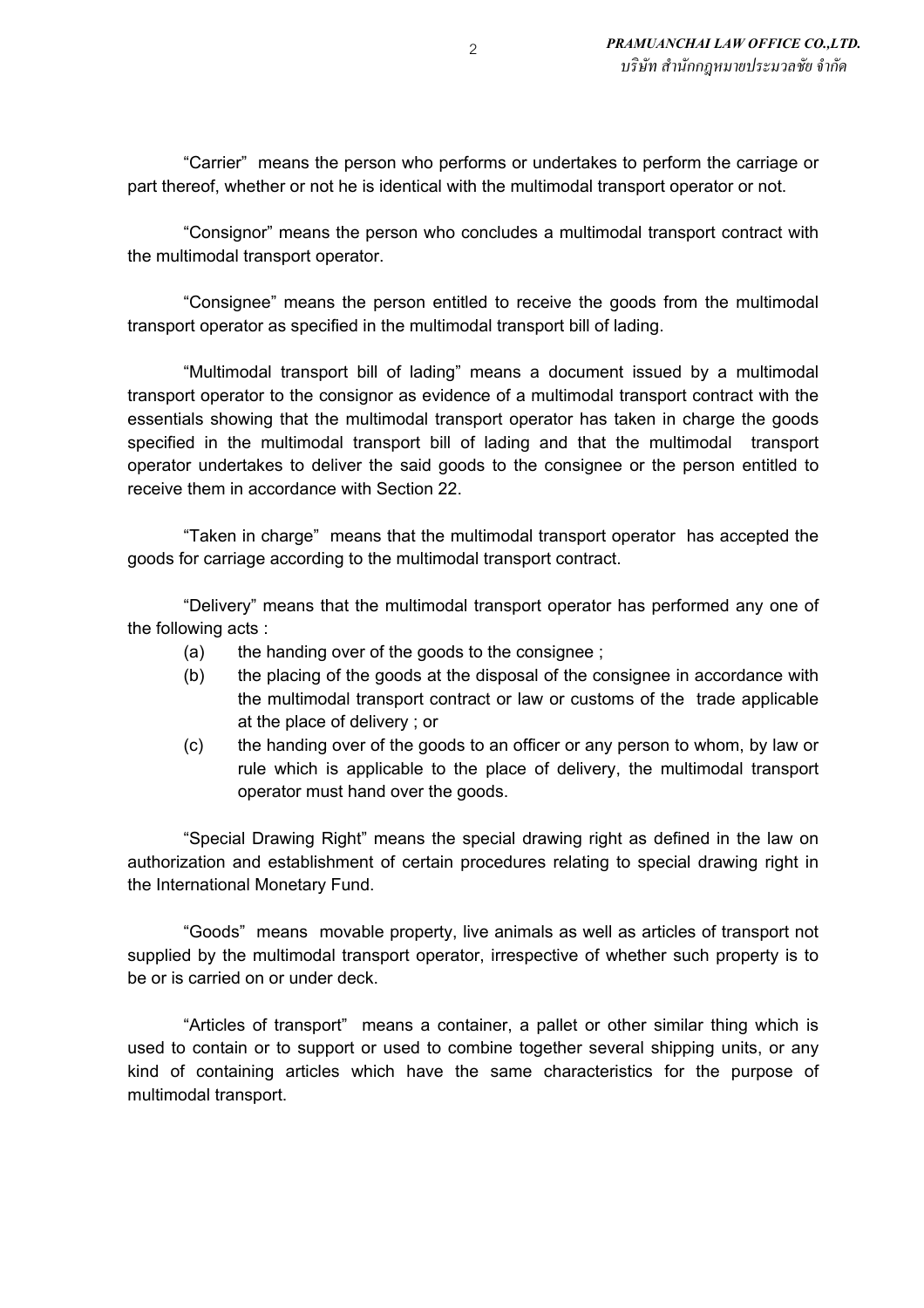"Shipping unit" means any unit of goods carried which is counted as one unit and each unit can separately be carried, such as a sack, a piece, a tank, a container, a role, a crate, a bale, a bundle, a package or any other unit called otherwise.

"In writing" includes telegram, telex, facsimile or any other means which prints, records, repeats or transmits messages by mechanical, electronic or any other kind of instrument or apparatus intended for such purposes.

"Registration certificate" means a registration certificate of a multimodal transport operator as well as official record or certificate of agent appointment under this Act.

"Registrar" means the Director-General of the Marine Department or the competent officials authorized by the Director-General of the Marine Department to perform duty as Registrar.

"Competent Official" means the government officials of Office of the Maritime Department appointed by the Registrar to perform the duty under this Act.

"Minister" means the Minister in charge of this Act.

Section 5. The parties to a single contract of carriage of goods in the Kingdom which involves at least two different modes of transport may agree in writing that the contract shall be subject to provisions in Chapter 1, Multimodal Transport Contract, of this Act.

Section 6. The Minister of Transport shall be in charge of this Act and be empowered to issue Ministerial Regulations to prescribe fees not exceeding the rate provided in the Schedule attached to this Act as well as to prescribe other business to be performed in accordance with this Act.

Such Ministerial Regulations shall become effective upon their publication in the Government Gazette.

### **Chapter 1 Multimodal Transport Contract**

**----------------- Part 1 General Provisions** ----------------

Section 7. A multimodal transport contract is the contract whereby the consignor agrees to have the multimodal transport operator perform or procure the performance of the multimodal transport and the consignor agrees to pay freight to him.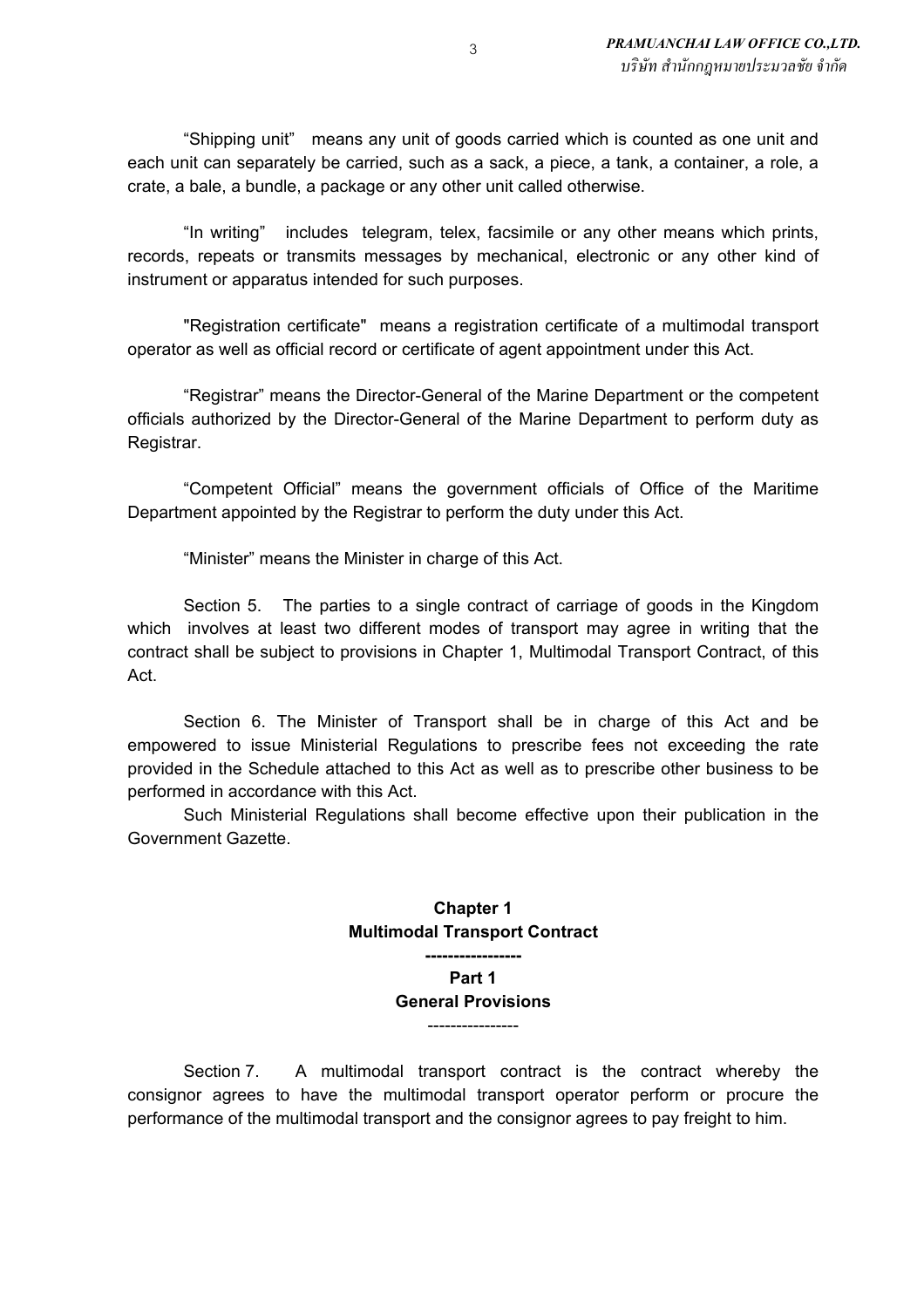Section 8. Any stipulation in a multimodal transport contract which has the purpose or which results, whether directly or implicitly, in exonerating the duty or liability of the multimodal transport operator or which is prejudicial to the right of the consignor or consignee under the provisions of this Act shall be void.

The void stipulation under paragraph one shall not affect the validity of other stipulations in the contract and it shall be deemed the intention of the parties to separate the said other stipulations from the void stipulation under paragraph one.

The provisions in this Section do not deprive the parties of the right to enter an agreement imposing duty and liability of the multimodal transport operator greater than those provided in this Chapter.

Section 9. The provisions in this Chapter shall not affect the right and duty pertaining to general average adjustment as stipulated in the contract of multimodal transport or the law concerning such matter.

Section 10. In executing a multimodal transport contract, the multimodal transport operator shall issue a multimodal transport bill of lading to the consignor when the goods are taken in his charge.

A multimodal transport bill of lading may be negotiable or non-negotiable depending on the option of the consignor.

A multimodal transport bill of lading shall be signed by the multimodal transport operator or person authorized by him.

The signature under paragraph three shall include signature appearing in facsimile, perforation, stamp, symbol, or signature made by mechanical or electronic means or by any other means in accordance with the provisions of the law concerned.

Section 11. A multimodal transport bill of lading shall contain the following particulars:

- (1) The general nature of the goods, the marks necessary for the identification of the goods, statement informing the dangerous nature , perishable nature of the goods, if required , and the quantity of shipping unit , gross weight of the goods or their quantity otherwise as notified or furnished by the consignor ;
- (2) The apparent condition of the goods ;
- (3) The name and principal place of business of the multimodal transport operator ;
- (4) The name of the consignor ;
- (5) The name of consignee, if named by the consignor;
- (6) The place and date of taking in charge of the goods by the multimodal transport operator ;
- (7) The place of delivery of the goods ;
- (8) The date or period of delivery of the goods at the place of delivery, if expressly agreed upon between the parties ;
- (9) A statement indicating whether the multimodal transport bill of lading is negotiable or non-negotiable ;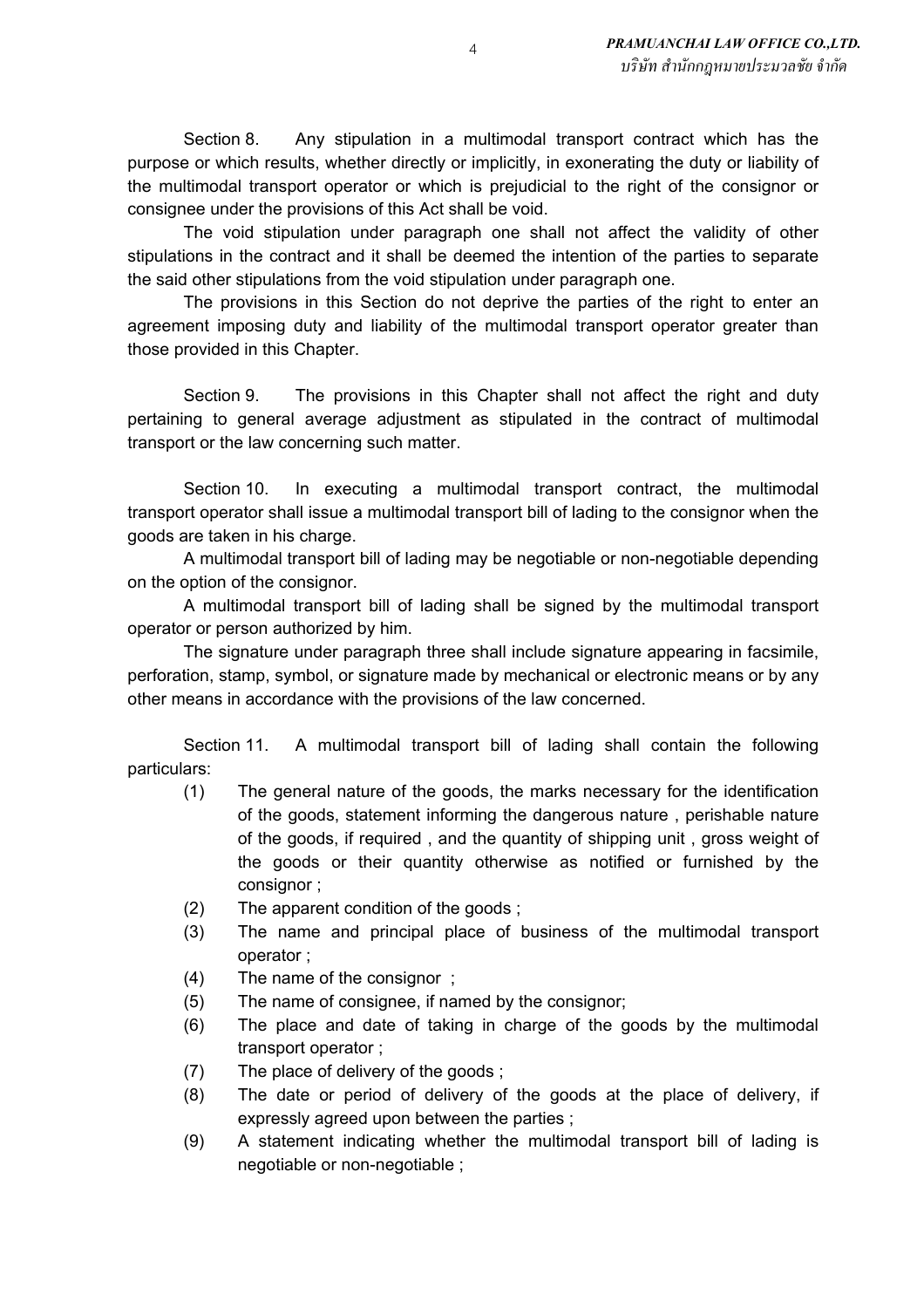- (10) The place and date of issue of the multimodal transport bill of lading ;
- (11) The signature of the multimodal transport operator or person authorized by him ;
- (12) The freight to the extent payable by the consignee which includes the currency payable or freight for each mode of transport or statement indicating that fright is payable by the consignee as agreed by the parties ;
- (13) The intended route of transport, modes of transport and places of transshipment if known at the time the multimodal transport bill of lading is issued ;
- (14) Any other particulars which the parties may agree to insert in the multimodal transport bill of lading.

Any multimodal transport bill of lading issued by the multimodal transport operator which does not contain all the particulars specified in paragraph one of this Section still has legal status as a multimodal transport bill of lading if it meets the character of the multimodal transport bill of lading as provided in Section 4.

Section 12. Where a multimodal transport bill of lading does not contain any reservation expressing the inaccuracy of any particulars, grounds of suspicion or circumstances in which the accuracy cannot be ascertained, as the case may be, or the multimodal transport bill of lading does not expressly contain the statement such as "shipper's weight, load and count", "shipper-packed container" or a similar expression, it shall be *prima facie* evidence that the goods have been taken in charge by the multimodal transport operator in the condition described in the multimodal transport bill of lading.

Section 13. If no reservation under Section 12 has been inserted in the multimodal transport bill of lading and if the said multimodal transport bill of lading or electronic data of the multimodal transport bill of lading has been transferred or transmitted to the consignee or third party who in good faith has acknowledged and relied on the information of the said multimodal transport bill of lading, proof to the contrary is not admissible.

Section 14. Where a multimodal transport bill of lading has been issued, the relationship between the multimodal transport operator and the consignee in all matters relating to carriage of goods as described in the multimodal transport bill of lading shall be governed by the terms of the multimodal transport bill of lading.

Section 15. All provisions in respect of a bill of lading in the law concerning Carriage of Goods by Sea shall apply *mutatis mutandis* to the multimodal transport bill of lading.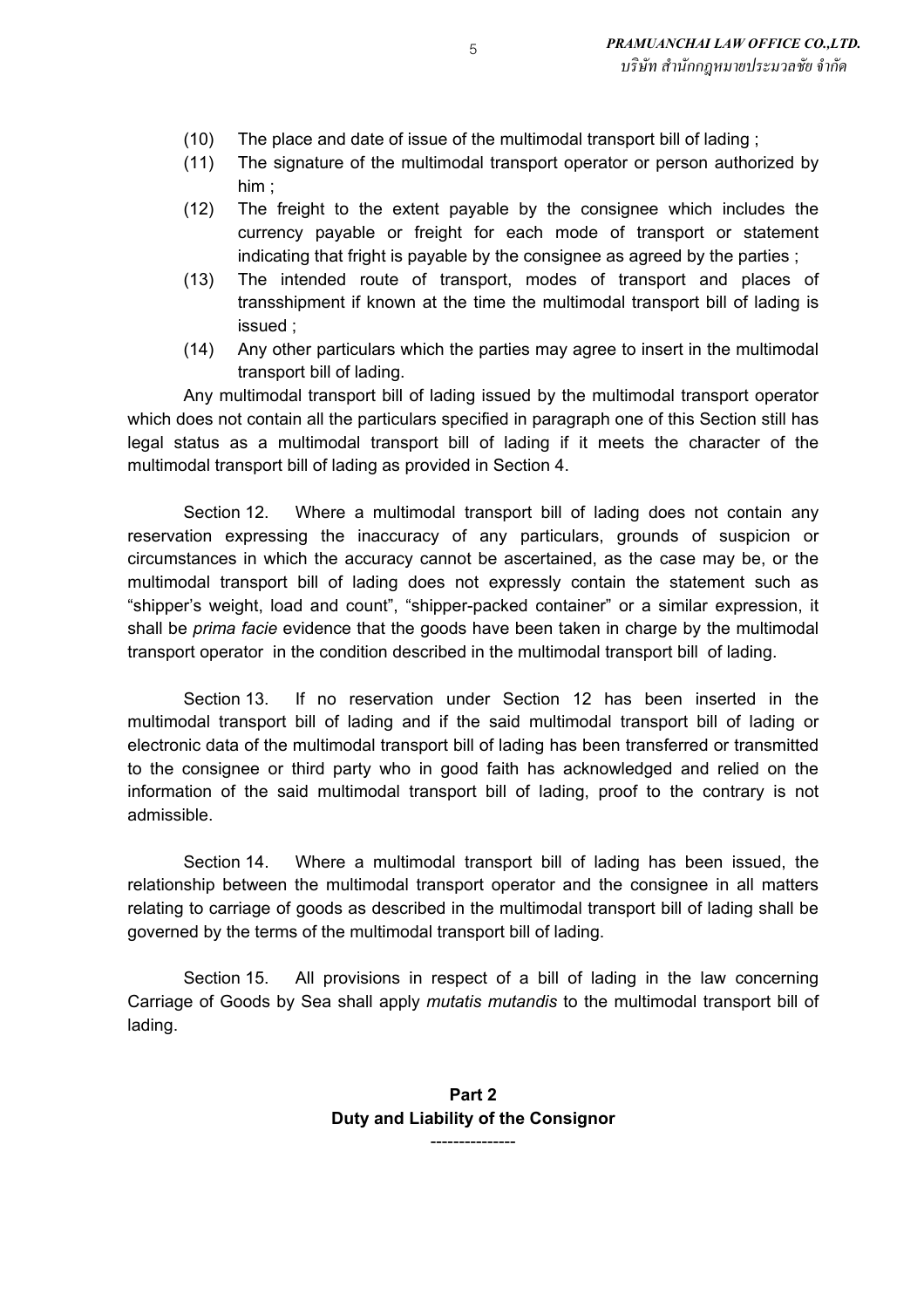Section 16. When the goods are taken in charge by the multimodal transport operator from the consignor or other person acting on behalf of the consignor, the consignor shall be deemed to have guaranteed to the multimodal transport operator the accuracy of all particulars relating to the general nature of the goods, their marks, numbers, weight, volume, quantity and the dangerous character of the goods as notified or furnished by him for insertion in the multimodal transport bill of lading.

If there is any damage resulting from inaccuracy of the particulars referred to in paragraph one notified or furnished by the consignor to the multimodal transport operator for insertion in the multimodal transport bill of lading, notwithstanding that he has transferred the multimodal transport bill of lading to a third party, the consignor shall be liable to compensate the multimodal transport operator. However, the mulitmodal transport operator shall remain liable to the third person under the multimodal transport contract.

Section 17. The consignor shall mark or label dangerous goods in accordance with international conventions or any relevant legislation or regulations.

Section 18. When the consignor hands over dangerous goods to the multimodal transport operator or any person acting on his behalf, the consignor shall inform him of the dangerous character of the goods and the precautions to be taken, if any. If the consignor fails to do so and the multimodal transport operator does not otherwise have knowledge of the same, the right and duty of the consignor and the multimodal transport operator shall be as follows:

- (1) The consignor shall be liable to the multimodal transport operator for all losses or expenses incurred or resulting from the shipment of such goods;
- (2) The multimodal transport operator or any person acting on his behalf may at any time unload the goods from the transport vehicle, destroy or render such goods innocuous, as the circumstances may require, without payment of compensation.

The provisions of paragraph one shall not apply to any person with knowledge of the dangerous character of the goods carried at the time he has taken such goods in his charge.

Section 19. Even where the consignor has complied with Section 18, if it later appears that the goods are dangerous or become an actual danger to life or property or will clearly become dangerous, the multimodal transport operator or any person acting on his behalf may unload, destroy, or render such goods innocuous, as the circumstances may require, without payment of compensation, but the multimodal transport operator is still liable for general average on his part or where he is liable under Section 20.

## **Part 3 Duty and Liability of the Multimodal Transport Operator**

----------------------

Section 20. Subject to Section 27, the multimodal transport operator shall be liable for loss resulting from loss of, damage to, or delay in delivery of the goods if the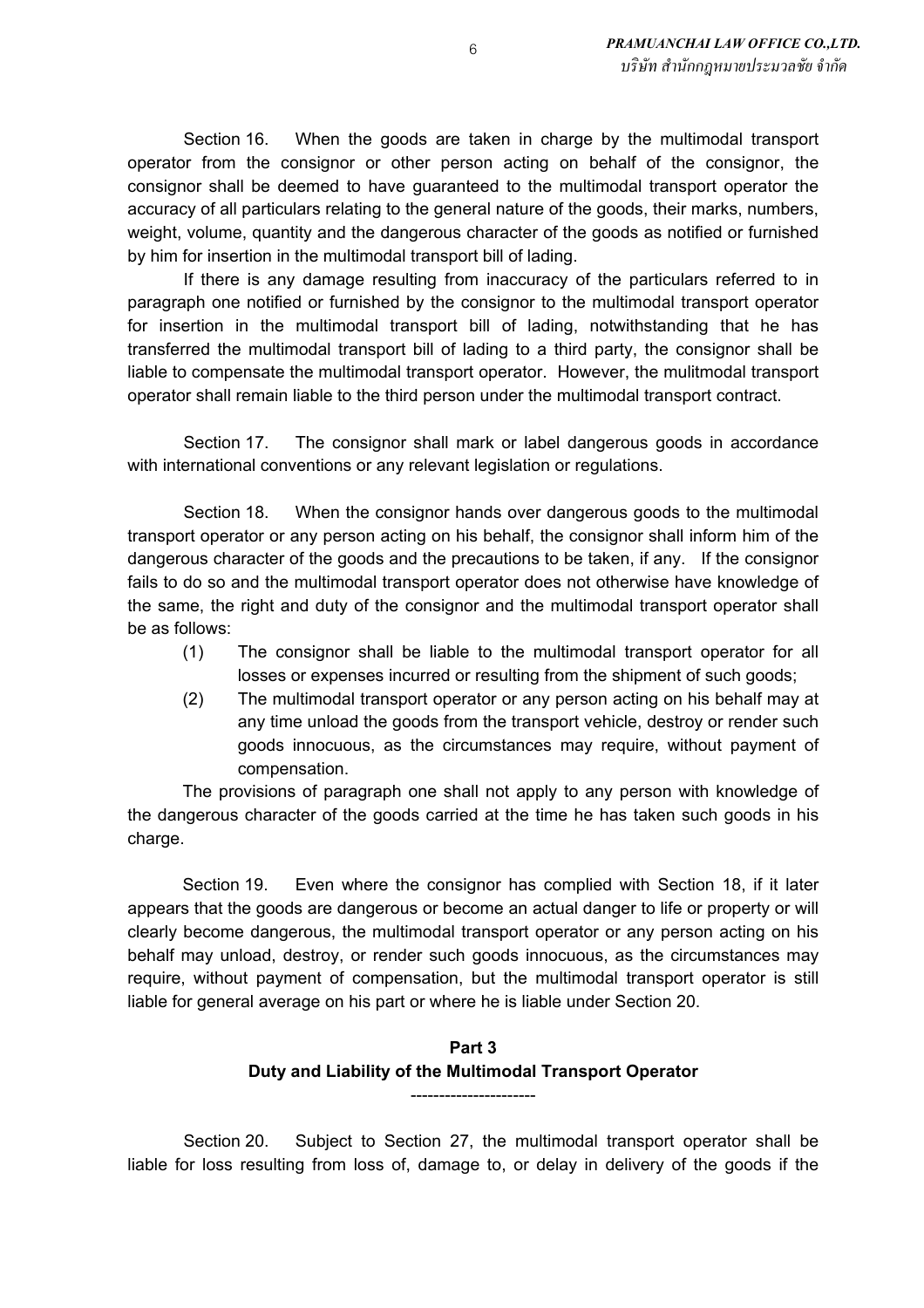cause of such loss, damage or delay in delivery has occurred from the time the multimodal transport operator has taken the goods in charge to the time of delivery of the goods, unless the multimodal transport operator proves that he, his servants or agents or any other person whose services he makes use for the performance of the multimodal transport contract have taken all measures that could reasonably be required to avoid the occurrence of such loss, damage or delay in delivery including the consequences thereof.

The multimodal transport operator shall not be liable for any loss resulting from delay in delivery unless the consignor has notified the multimodal transport operator before the goods are taken in his charge that in case of delay in delivery, the multimodal transport operator shall be held liable for the loss which may occur and the multimodal transport operator has, before the goods are taken in his charge, agreed to be liable for such loss.

Section 21. Delay in delivery occurs :

- (1) when the multimodal transport operator does not deliver the goods within the time expressly agreed upon ;
- (2) when, in the absence of such agreement, the multimodal transport operator has not delivered the goods within the time which it would be reasonably required of him, having regard to the circumstances of the case.

Section 22. The multimodal transport operator shall undertake to deliver goods as follows:

- (1) If the multimodal transport bill of lading is issued in negotiable form made out to bearer, the multimodal transport operator shall deliver the goods to the person who surrenders any one of the original multimodal transport bills of lading to him.
- (2) If the multimodal transport bill of lading is issued in negotiable form made out to order, the multimodal transport operator shall deliver the goods to the person who surrenders any one of the duly endorsed original multimodal transport bills of lading to him.
- (3) If the multimodal transport bill of lading is issued in negotiable form made out to a named person, the multimodal transport operator shall deliver the goods to the person named in the multimodal transport bill of lading upon proof of his identity and any one of the original multimodal transport bills of lading has been surrendered to him by the said person. But if the multimodal transport bill of lading has been transferred in the form of to order multimodal transport bill of lading or by way of blank endorsement, the provisions of (2) shall apply.
- (4) If the multimodal transport bill of lading is issued in non-negotiable form, the multomodal transport operator shall deliver the goods to the person whose name appears in the multimodal transport bill of lading as the consignee upon proof of his identity.

Where there is no document issued to the consignor, the multimodal transport operator shall deliver the goods to the person as instructed by the consignor or by a person who has acquired the consignor's or the consignee's rights under the multimodal transport contract.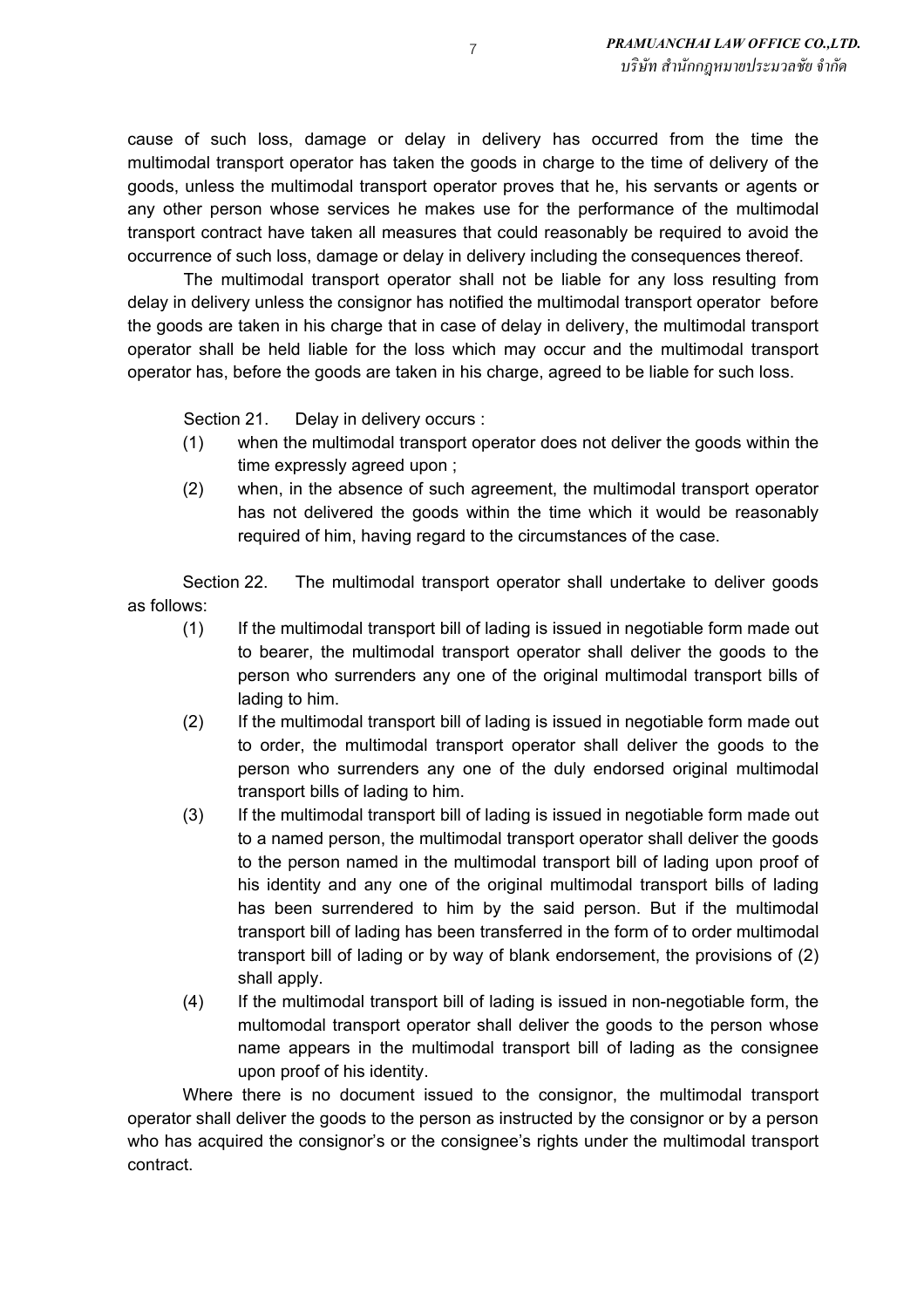Section 23. Where the consignee cannot be found, or the consignee refuses to receive the goods, the multimodal transport operator shall immediately notify the consignor and ask for his instruction.

If there are circumstances preventing the multimodal transport operator from immediately notifying the consignor, or from obtaining an instruction from the consignor or the consignor fails to send the instruction within reasonable time, or the sent instruction is impracticable, if the goods have been released from the custody of the customs under the customs law, the multimodal transport operator shall be entitled to sell, destroy or otherwise dispose of them as appropriate and necessary.

When the goods have been disposed of under paragraph two, the multimodal transport operator shall notify the consignor without delay unless he is unable to do so. If the multimodal transport operator fails to notify the consignor, the multimodal transport operator shall be liable for the loss incurred.

Where the goods have been disposed of under paragraph two, the multimodal transport operator shall be entitled to deduct the proceeds for freight, accessories of freight and expenditure incurred from such disposal. If there is a surplus, such surplus shall be delivered without delay to the person who is entitled to it. If the surplus cannot be delivered, it shall be deposited with the Depositary Office, but the consignor shall be liable for the deficit in the event of a shortfall.

Where the goods have been disposed of under paragraph two without proceeds derived, the multimodal transport operator shall be entitled to claim against the consignor for the expenditure incurred from the disposal.

Section 24. If it appears at the time the consignee has received the goods that the goods are partially lost or damaged and if the consignee has not made any protest in writing to the multimodal transport operator against the loss or the damage of the goods received, it shall be presumed that the multimodal transport operator has delivered the goods in accordance with the particulars specified in the multimodal transport bill of lading.

Where loss or damage is not apparent, the consignee shall be entitled to protest in writing within six days from the date of receipt of the goods.

Section 25. The multimodal transport operator shall be liable for damage resulting from the acts or omissions of his servants or agents or any other person of whose services he makes use for the performance of the contract, including the acts of such other person's servants and agents performed within the scope of his employment or authority as agents or within the scope of business for which he makes use of the services.

Section 26. Where the goods have not been delivered within the time agreed or the time within which delivery should have been made, as the circumstances may be, the person having the right to receive the goods shall be entitled to any one of the following rights :

- (1) to receive the goods;
- (2) to receive the goods and claim for damages resulting from delay in delivery ; or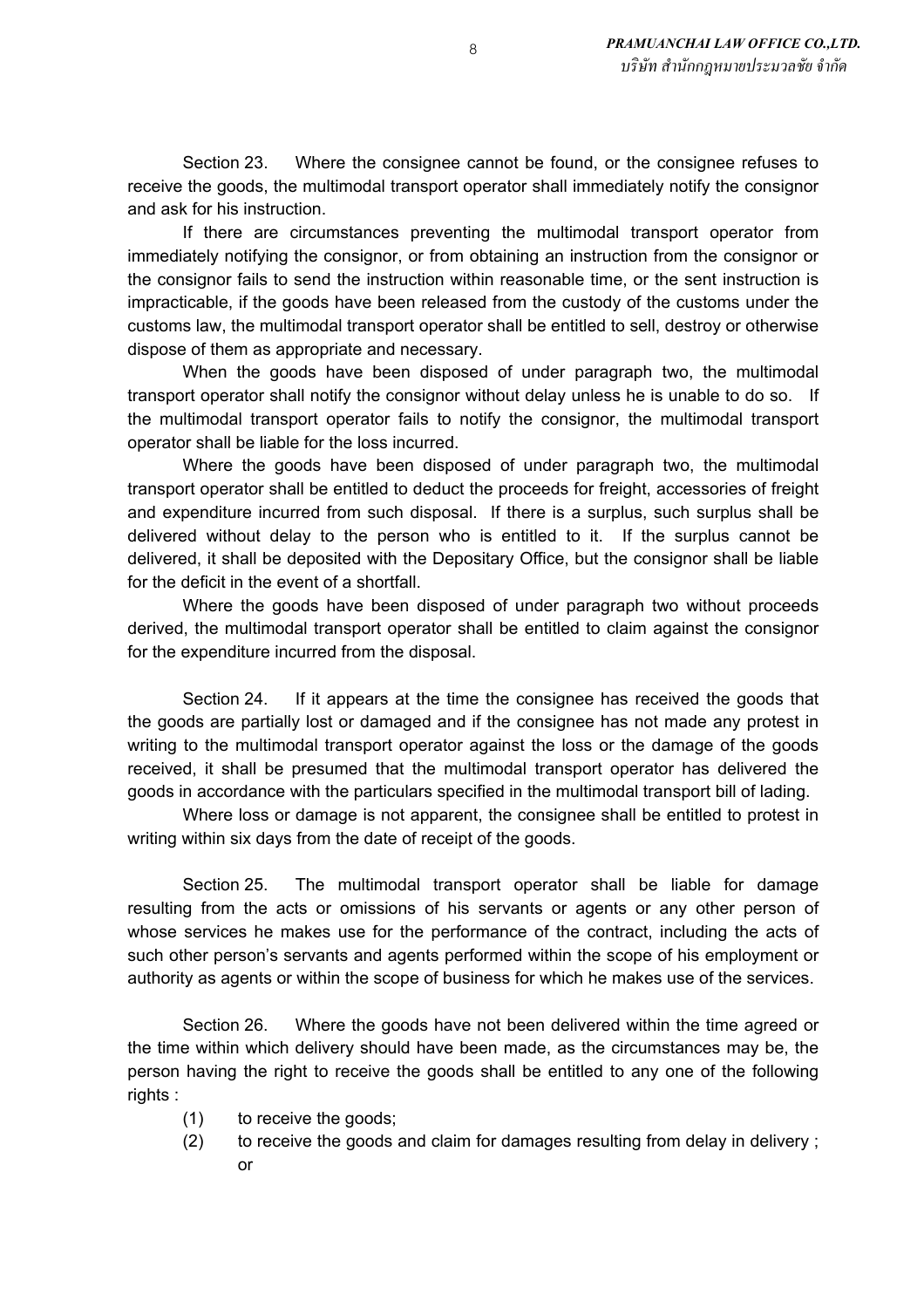(3) not to receive the goods and claim for damages resulting from delay in delivery.

Where the agreed time of delivery or the reasonable time of delivery has passed not less than ninety days following the due date of delivery, it shall be deemed that the goods are totally lost. The person having the right to receive the goods shall be entitled to compensation as if the goods were totally lost unless there is evidence indicating that such goods have not been lost.

Where the multimodal transport operator has paid compensation or made indemnity to the person having the right to receive the goods, the provisions concerning subrogation in the Civil and Commercial Code shall apply.

Section 27. The multimodal transport operator shall not be liable for loss, damage or delay in delivery if he proves that such loss, damage and delay in delivery arose or resulted from :

- (1) Force Majeure;
- (2) Willful act or negligence of the consignor, the consignee, his representative or agent ;
- (3) Insufficient or defective packaging, marking or numbering of the goods;
- (4) Handling, loading, unloading, stowage of goods by the consignor, the consignee or his representative or agent ;
- (5) Inherent nature or latent defect of the goods;
- (6) Strike, lock-out, work stoppage or labour problems or restraints ;
- (7) In the case of goods carried by sea or internal waters, when such loss, damage or delay in delivery during the carriage has been caused by :
	- (a) willful act or negligence or error in navigation or in management of ship whether committed by the master, mariner, pilot or the carrier's servants;
	- (b) fire unless the fire is caused by the fault or within the privity of the carrier.

However, the multimodal transport operator shall remain liable for loss, damage or delay in delivery under (7) as a result of unseaworthiness of the ship unless the multimodal transport operator can prove that at the beginning of the voyage, he has taken all measures that were required of him in order to keep the ship in seaworthy condition.

## **Part 4 Limitation of Liability of the Multimodal Transport Operator and Assessment of Compensation**

Section 28. Subject to the provisions of Section 30, Section 31 and Section 32, where the goods taken in charge by the multimodal transport operator have been lost or damaged, whether totally or partially, the liability of the multimodal transport operator shall be limited to Six Hundred Sixty Six Point Six Seven (666.67) Special Drawing Right per one shipping unit, or Two (2.00) Special Drawing Right per kilogram of gross weight of the goods lost or damaged, whichever is the higher.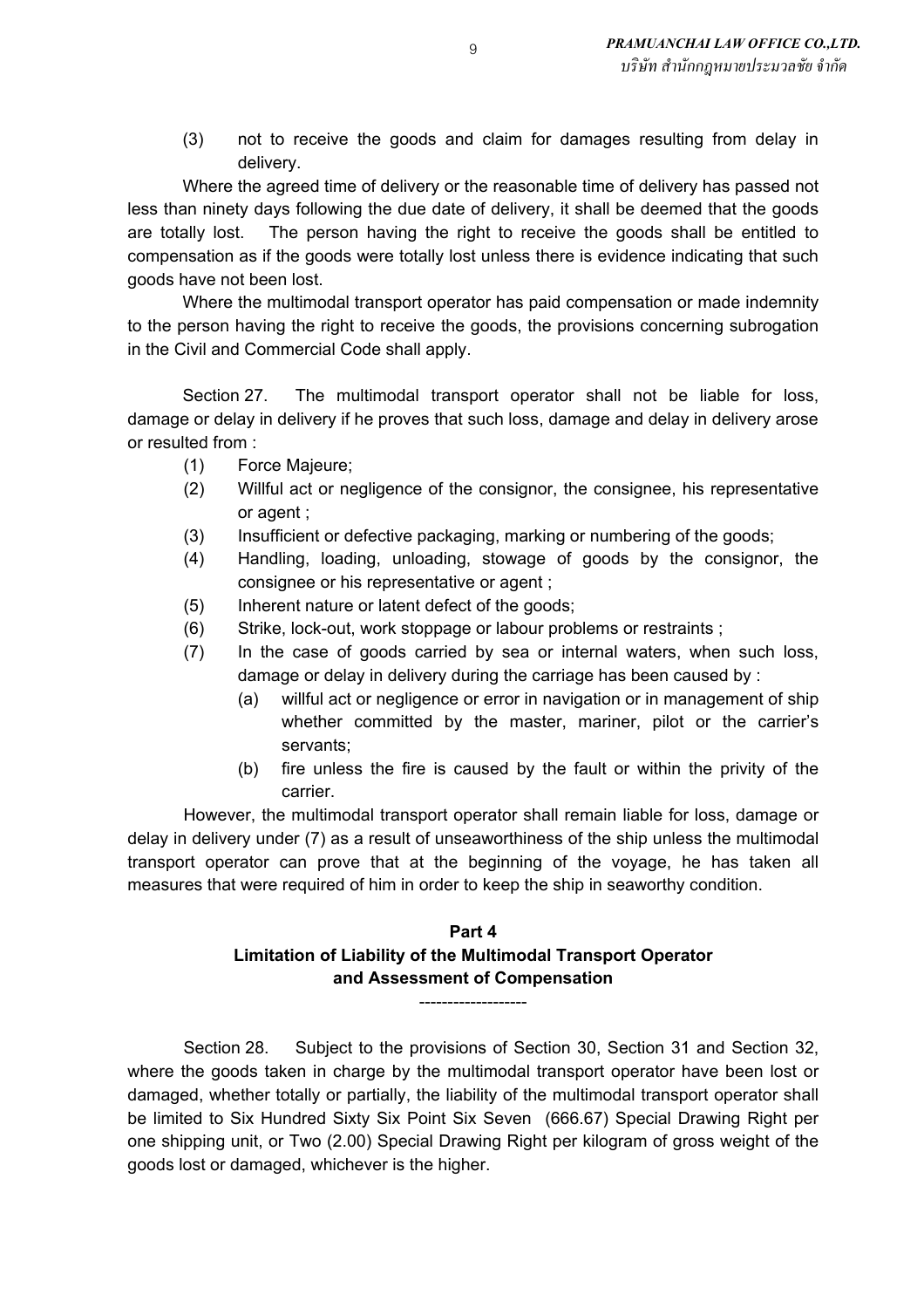Where the compensation has been calculated under Section 34 and it appears that the value of the goods is lower than the amount of limitation under paragraph one, the value so calculated shall apply.

Where the multimodal transport operator is liable for loss resulting from delay in delivery, or consequential loss under extraordinary circumstances other than loss of or damage to the goods carried, the total liability of the multimodal transport operator shall be limited to an amount not exceeding the freight under the multimodal transport contract.

Where the multimodal transport operator is liable under paragraphs one and three, the aggregate liability of the multimodal transport operator shall be limited to the amount provided in paragraph one.

Section 29. Where the number of shipping unit is specified in the multimodal transport bill of lading, it shall be deemed that the goods under such multimodal transport bill of lading are of the same quantity of the shipping unit specified therein. But where the goods packed in sack, piece, drum, container, roll, crate, bale, bundle, package, case or other unit named otherwise, are stuffed together in one article of transport without specifying the number of shipping unit, all goods in such article of transport are deemed one shipping unit.

Where the article of transport has been lost or damaged, that article of transport, if not owned or otherwise supplied by the carrier, is considered one separate shipping unit.

Section 30. Where the contract of multimodal transport does not include carriage of goods by sea or internal waters, the liability of the multimodal transport operator shall be limited to Eight Point Three Three (8.33) Special Drawing Right per kilogram of gross weight of the goods lost or damaged.

Section 31. Where it is apparent that goods have been lost or damaged during one particular stage of multimodal transport for which the national law of the country where the said goods have been lost or damaged or an international convention would have provided another limit of the carrier's liability, then the limit of the multimodal transport operator's liability for such loss or damage shall be in accordance with the said national law or international convention.

Section 32. The limitation of liability to the multimodal transport operator shall not apply in the following cases :

- (1) The consignor has declared to the multimodal transport operator the condition and value of the goods before they are taken in charge by the multimodal transport operator and such condition and value of the goods have been inserted in the multimodal transport bill of lading.
- (2) The loss, damage or delay in delivery occurred are the result of an act or omission of the multimodal transport operator or his servants or agents or other person whose services the mulitmodal transport operator makes use for the performance of the contract, with the intent to cause such loss, damage or delay in delivery or recklessly and with the knowledge that such loss, damage or delay would probably result.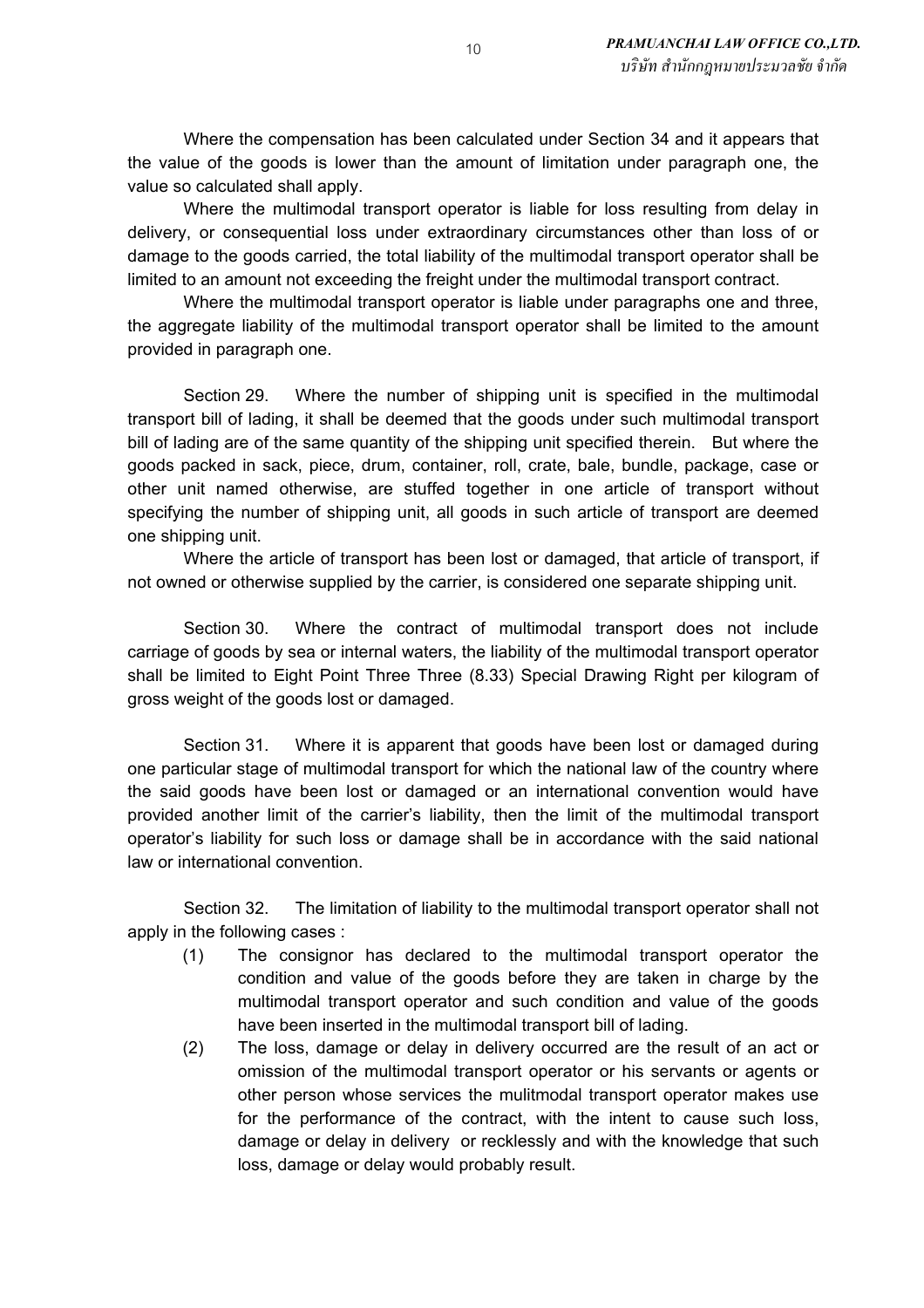Section 33. Subject to Section 32, where there are claims made against the multimodal transport operator and his servants, agents and other person whose services the mulitmodal transport operator makes use for the performance of the contract, their aggregate liability shall not exceed the amount provided in Section 28, Section 30 or Section 31, as the case may be.

Section 34. Where the goods are lost or damaged, compensation shall be calculated on the basis of the value of the goods at the time and place of delivery to the consignee or at the time and place where delivery of goods should be made to the consignee according to the multimodal transport contract.

The value of the goods under paragraph one shall be calculated in accordance with the current commodity exchange price or if there be no such price, according to the current market price. If there is neither the commodity exchange price nor the current market price, it shall be calculated on the basis of the normal value of the goods of the same kind and quality.

Where the value of the goods calculated under paragraph two is lower than the value specified in the multimodal transport bill of lading, the multimodal transport operator shall be liable for the value so calculated, but if the calculated value is higher, the multimodal transport operator shall be liable only for the value specified in the multimodal transport bill of lading.

Section 35. For the purpose of calculation of liability under this Act, the conversion of the Special Drawing Right to the Thai Baht shall be calculated according to the exchange rate prevailing at the time of calculation of compensation under Section 34 as announced by the Bank of Thailand.

Section 36. The parties to the multimodal transport contract may agree to fix a higher amount of limitation of liability of the multimodal transport operator than that provided in this Part.

#### **Part 5 Claims** -------------

Section 37. The provisions in this Chapter shall apply to the claim against the multimodal transport operator whether on ground of the multimodal transport contract or tort and shall apply to claim against his servants, agents or any other person whose services the multimodal transport operator makes use for the performance of the contract.

Section 38. Any claim arising from the multimodal transport, whether on ground of the multimodal transport contract or tort, is barred by prescription if no action or arbitration proceedings have been brought or instituted for decision under the provisions in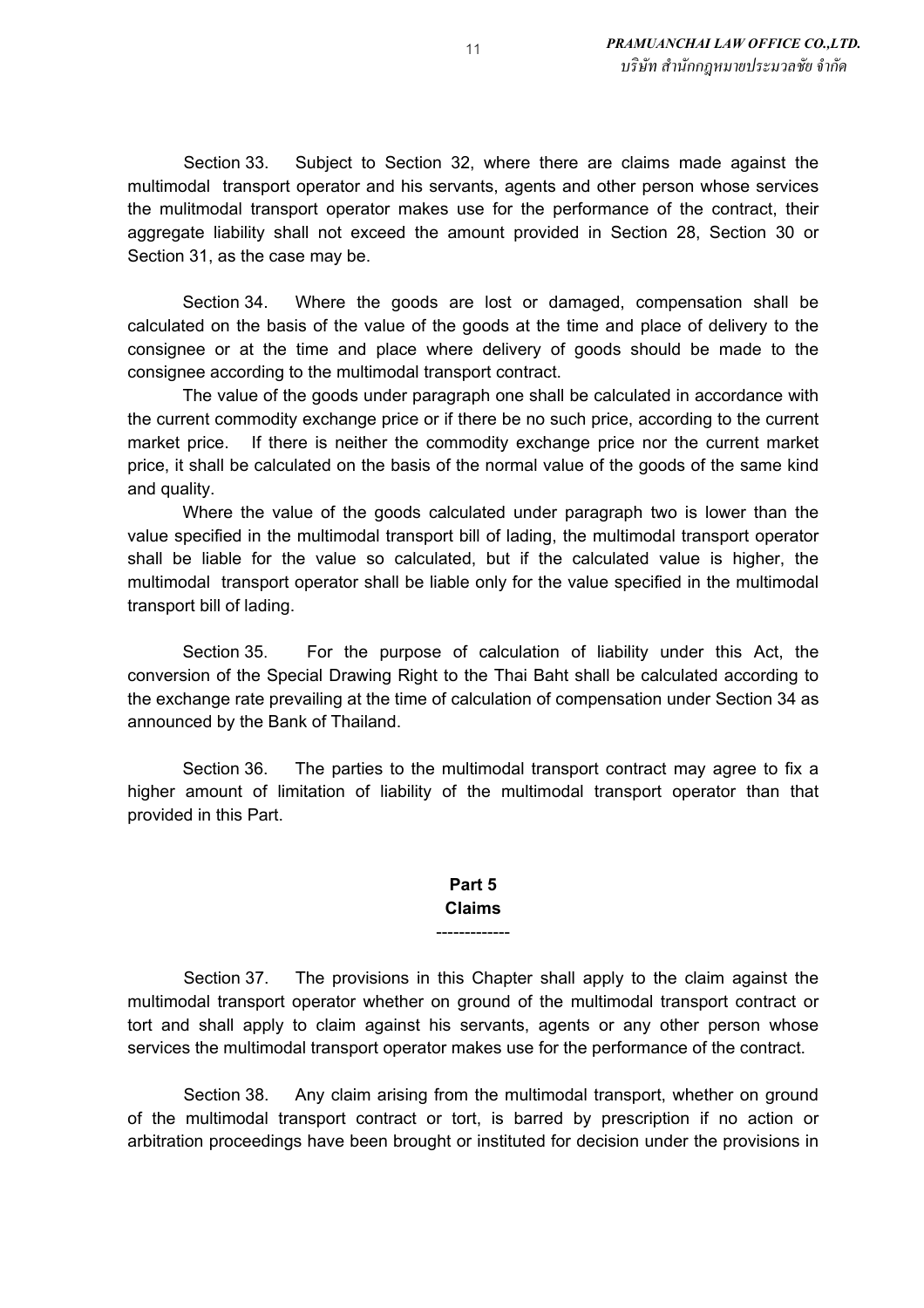Chapter 3 within nine months from the day on which the multimodal transport operator delivered, or should have delivered the goods.

Within the prescription under paragraph one, if the person against whom a claim is made has given his written consent bearing his signature to the effect that no prescription shall be invoked in the case where an action is brought to the court or the dispute is referred to the arbitration, such consent is enforceable, but shall not exceed two years from the day on which the multimodal transport operator delivered, or should have delivered the goods.

In case the person against whom a claim is made agrees, by giving a written consent bearing his signature, to extend the prescription, it shall be deemed a consent not to invoke the prescription and such consent shall have the same effect as in the case of paragraph two.

### **Chapter 2 Regulation On the Control of Multimodal Transport**

-------------------

Section 39. Any person shall be prohibited from operating multimodal transport unless he is a registered multimodal transport operator under the following categories :

- (1) A multimodal transport operator registered under Section 41 ;
- (2) A multimodal transport operator registered in a foreign country recognized by Thailand by virtue of treaty or international agreement and who has registered himself with the Registrar under Section 45 ; or
- (3) A transport operator or multimodal transport operator in a foreign country who has appointed an agent in accordance with Section 48.

Section 40. The person to become a registered multimodal transport operator under Section 39 (1) shall have the following characteristics :

- (1) being a limited company or public limited company incorporated under Thai laws and having the principal office situated in the Kingdom ;
- (2) having a paid up capital of not less than Eighty Thousand (80,000) Special Drawing Right.

Section 41. Any person who wishes to apply for registration under Section 39 (1) shall file an application by presenting evidence of his characteristics under Section 40 and availability of security for his liability under the contract of multimodal transport or for any other risk derived from the contract.

 If the Registrar is of the view that the applicant possesses the characteristics and security mentioned in paragraph one, the Registrar shall effect the registration and issue a registration certificate within forty five days from the day the application was received.

The filing of application, registration and issuance of registration certificate shall be in accordance with the rules and procedures prescribed in the Ministerial Regulations.

If the Registrar is of the view that registration cannot be effected due to the applicant's incorrect characteristics or security, the Registrar shall notify the applicant in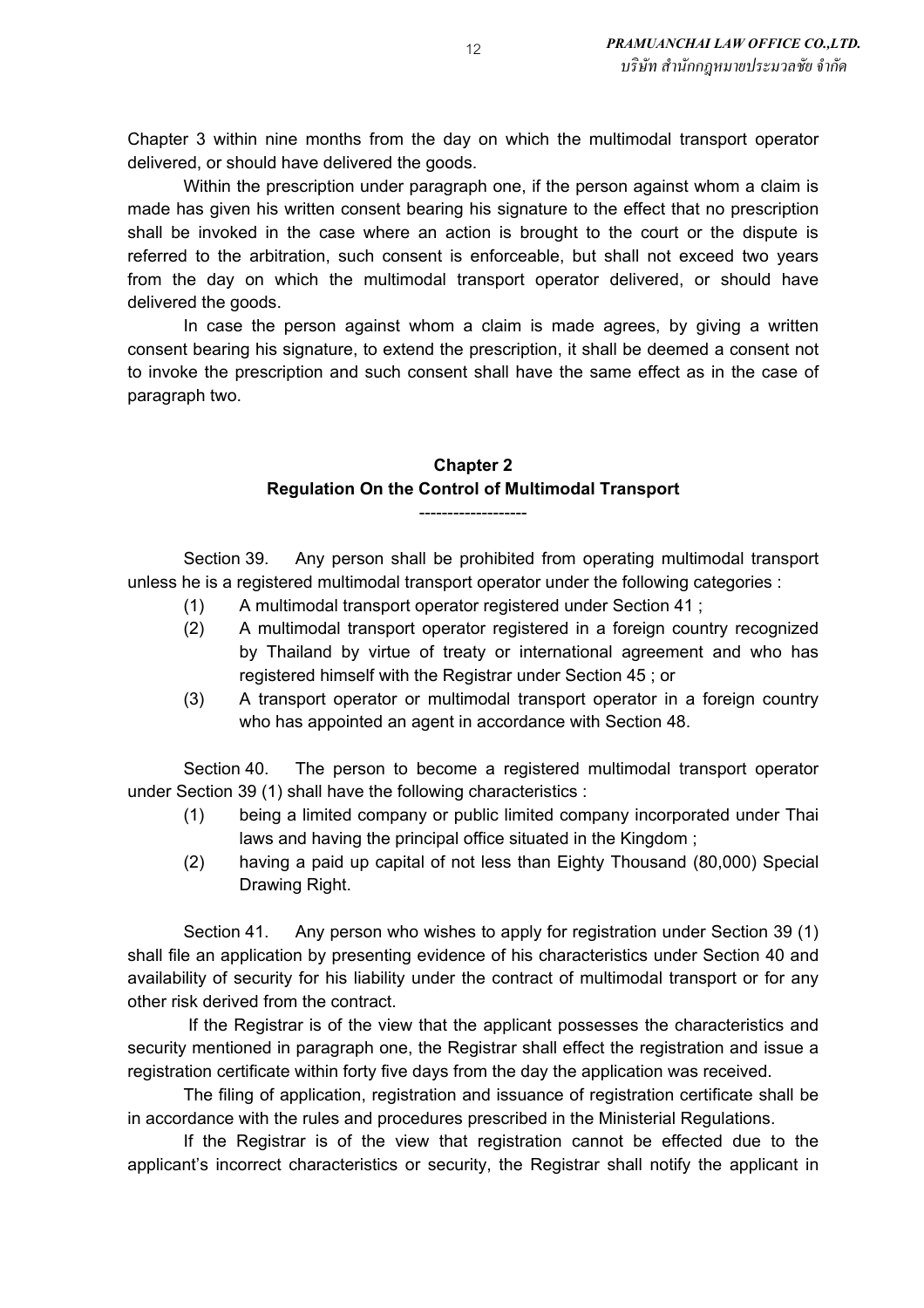writing of the same without delay, but shall not exceed twenty days from the day the application was received.

In effecting the registration of a multimodal transport operator, the Registrar may prescribe conditions relating to the operation of multimodal transport in the registration certificate as deemed necessary to achieve the purpose of this Act.

Section 42. The registration certificate of the multimodal transport operator registered under Section 39 (1) shall be valid for five years from the date of issue.

The registered multimodal transport operator who wishes to renew his registration certificate shall file an application for renewal not less than thirty days before the expiry of the registration certificate.

After the application has been filed under paragraph two, the registered multimodal transport operator shall be able to continue to operate the multimodal transport until the Registrar has issued an order not to renew his registration certificate.

 The filing of application for renewal of registration certificate shall be in accordance with the rules and procedures prescribed in the Ministerial Regulations.

Section 43. The multimodal transport operator registered under Section 39 (1) shall maintain the security for his liability under the contract of multimodal transport or for any other risks derived from the contract executed and shall maintain the minimum asset of not less than Eighty Thousand (80,000) Special Drawing Right throughout the period of his operation of multimodal transport.

The rules and methods for determining the amount, type, size and conditions for maintaining security and asset under paragraph one shall be in accordance with the Ministerial Regulations.

In case the multimodal transport operator registered under Section 39 (1) operates in his capacity as agent under Section 39 (2) or (3), he shall maintain security for liability under the contract of multimodal transport or for any other risks under the contract executed including the activities performed as agent.

Section 44. The multimodal transport operator registered under Section 39 (1) who wishes to set up a branch for performing his business shall apply to the Registrar for permission. The Registrar may grant permission upon conditions to protect the interest of service users.

Application for permit to set up a branch and the issue of permit to set up a branch under paragraph 1 shall be in accordance with the rules and procedures prescribed in the Ministerial Regulations.

Section 45. The multimodal transport operator registered in a foreign country recognized by Thailand under treaty or international agreement mentioned in Section 39 (2) who wishes to operate multimodal transport in the Kingdom shall file an application for official record with the Registrar by producing evidence of his registration in the foreign country recognized by Thailand under treaty or international agreement and the appointment of agent or the set up of a branch office in the Kingdom.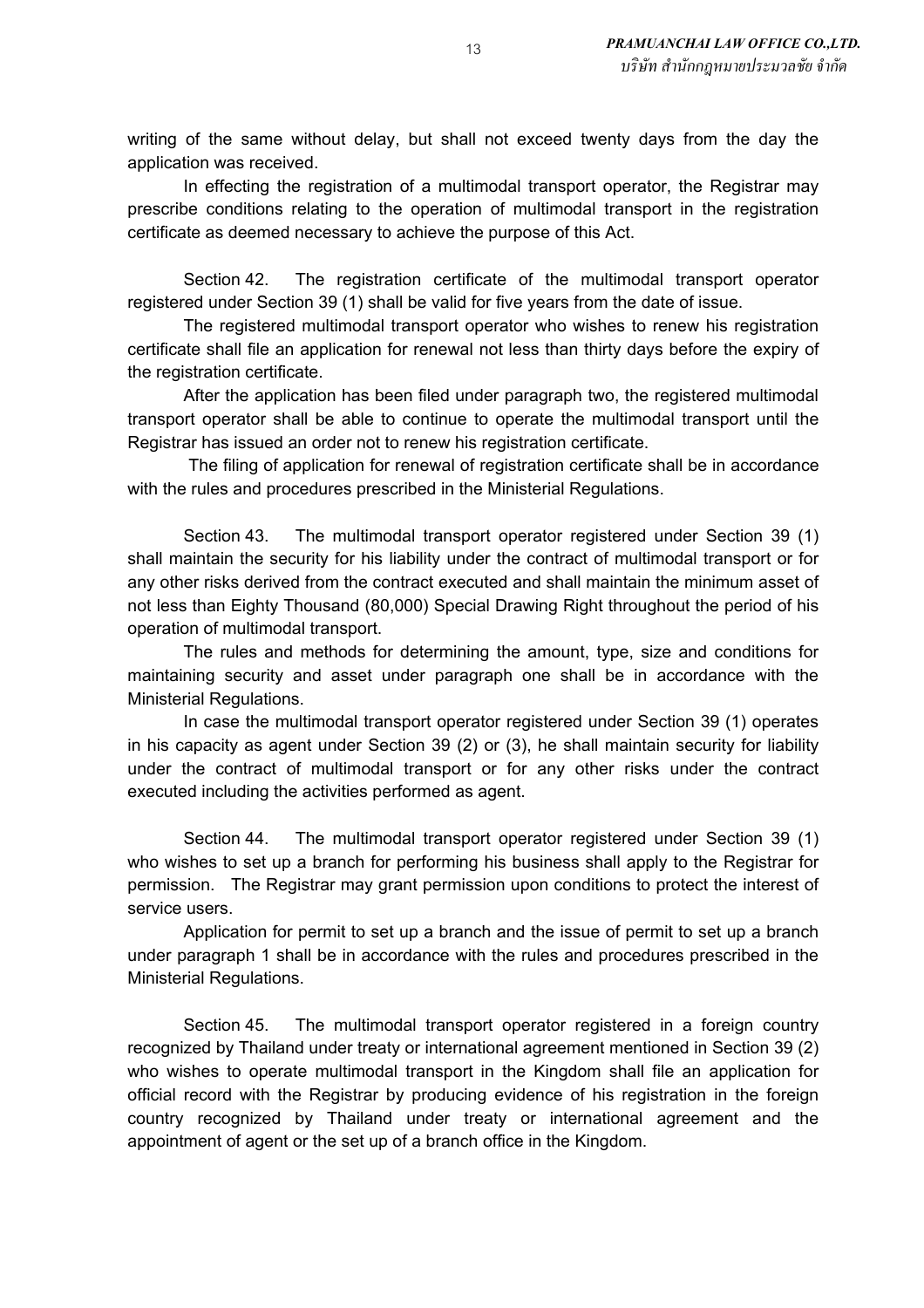If the Registrar is of the view that the evidence produced by the applicant is correct, he shall effect the official record and issue the certificate of official record within thirty days from the day the application was received.

The filing of application for official record, the effecting of official record, the issue of certificate of official record, the appointment of agent and the set up of branch office shall be in accordance with the rules and procedures prescribed in the Ministerial Regulations.

If the Registrar is of the view that the official record cannot be effected because evidence produced by the applicant is incomplete, the Registrar shall notify the applicant of the same in writing without delay, but shall not exceed fifteen days from the day the application was received.

 In effecting the official record under paragraph one, the Registrar may prescribe conditions relating to the operation of multimodal transport in the certificate of official record as deemed necessary to achieve the purposes of this Act.

Section 46. The certificate of official record of a multimodal transport operator registered under Section 39 (2) shall be valid for the same period of registration effected in the foreign country but shall not be more than two years from the date of issue of the certificate of official record.

The registered multimodal transport operator who wises to renew the certificate of official record shall file an application for renewal not less than thirty days before the expiry of the certificate of official record and Section 42 paragraph three and paragraph four shall apply mutatis mutandis.

Section 47. An agent of the multimodal transport operator registered under Section 39 (2) shall possess either of the following characteristics:

- (1) being the multimodal transport operator registered under Section 39 (1), or
- (2) being a limited company or public limited company incorporated under Thai laws with objectives in the operation of transport business or brokerage, agency or commercial brokerage in transport business.

The agent in (2) shall maintain security for liability of the principal under the contract of multimodal transport or for any other risks derived from the contract executed.

Section 48. A transport operator or multimodal transport operator in a foreign country under Section 39 (3) who wishes to operate multimodal transport in the Kingdom shall file an application for registration of appointment of agent with the Registrar by producing evidence of his registration in the foreign country together with evidence of the appointment of a multimodal transport operator registered under Section 39 (1) as his agent in the Kingdom.

 If the Registrar is of the view that the evidence produced by the applicant is correct, he shall effect the registration of the appointment of agent and issue the certificate of agency within thirty days from the day the application was received.

The filing of application for the appointment of agent, the registration of agent appointment, the issue of certificate of agency and the acceptance of agent appointment shall be in accordance with the rules and procedures prescribed in the Ministerial Regulations.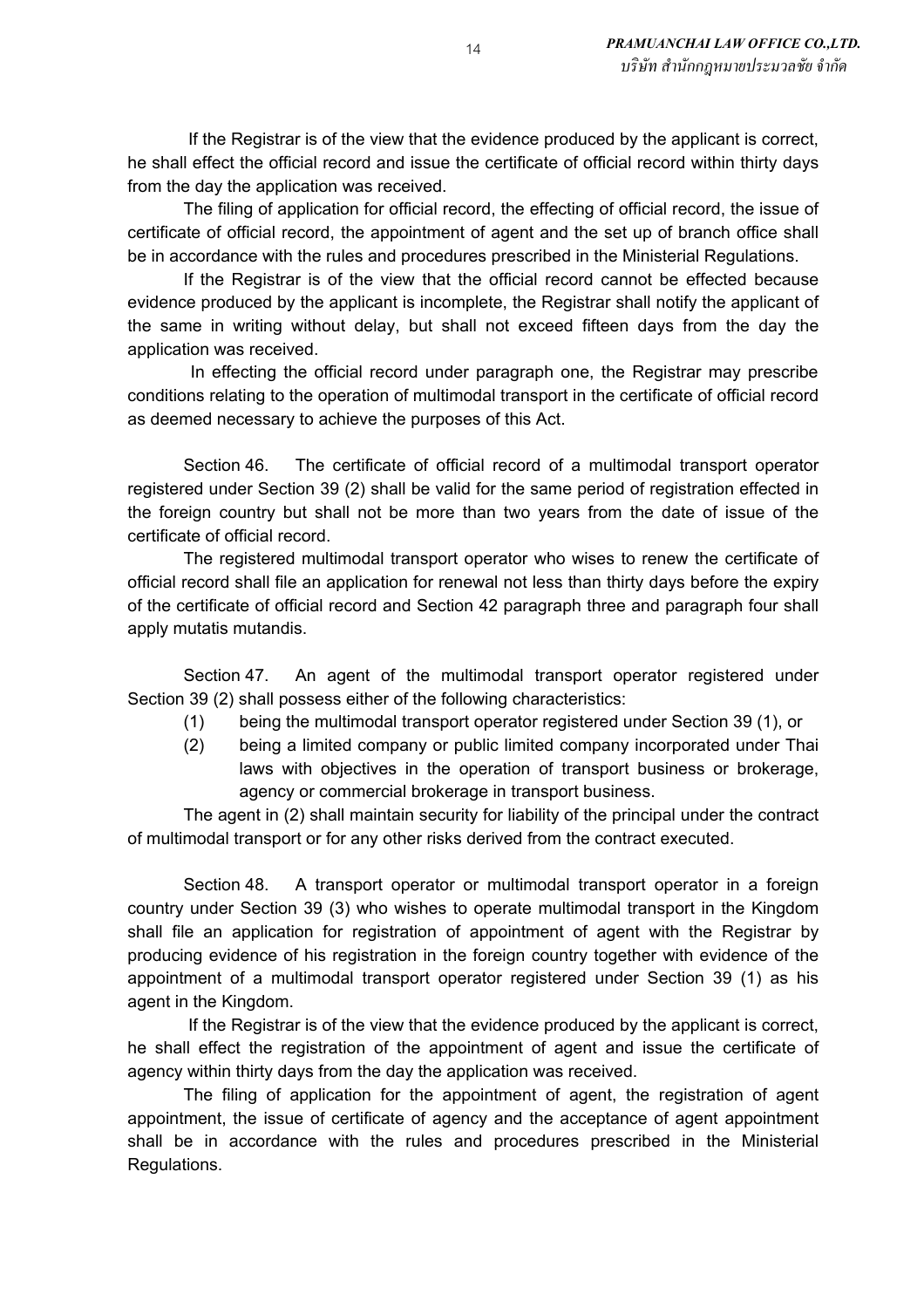If the Registrar is of the view that the registration of the appointment of agent cannot be effected because evidence produced by the applicant is incomplete, the Registrar shall notify the applicant of the same in writing without delay, but shall not exceed fifteen days from the day the application was received.

In effecting the registration of the appointment of agent under paragraph one, the Registrar may prescribe conditions relating to the operation of multimodal transport in the certificate as deemed necessary to achieve the purpose of this Act.

Section 49. The certificate of agency of the multimodal transport operator registered under Section 39 (3) shall be valid for the same period as that of the agency contract, but shall not exceed two years from the day of issue of the certificate.

The registered multimodal transport operator who wishes to renew the certificate shall file an application for renewal not less than thirty days before the expiry of the certificate and Section 42 paragraph three and paragraph four shall apply mutatis mutandis.

Section 50. The agent of a multimodal transport operator registered under Section 39 (2) and (3) shall be jointly liable with the registered multimodal transport operator for any damage caused by breach of contract or wrongful act toward the consignor or consignee or other third party in the Kingdom.

Section 51. In case the Registrar issues an order refusing to effect the registration, or official record or refusing to issue registration certificate under Section 41, Section 45 or Section 48, refusing to issue a substitute for registration certificate under Section 55 or disallowing the renewal of registration certificate under Section 42, Section 46 or Section 49, the applicant shall be entitled to appeal such order to the Minister by submitting the appeal in writing to the Registrar within thirty days after receipt of notification of the Registrar's order.

The Minister shall complete his consideration of the appeal and inform the appellant of the decision within forty five days after the Registrar has received the appeal.

Section 52. The registered multimodal transport operator shall submit a report of his operation to the Registrar under the form, rules and period prescribed and announced by the Registrar.

Section 53. The registered multimodal transport operator shall display his registration certificate at a conspicuous place at his principal office or branch.

Section 54. The agent of the multimodal transport operator registered under Section 39 (2) and (3) shall display essential documents concerning the business of the principal as required by the Registrar at a conspicuous place at the agent's office.

Section 55. In case a registration certificate is lost, destroyed or damaged in the material part, the registered multimodal transport operator shall file an application to obtain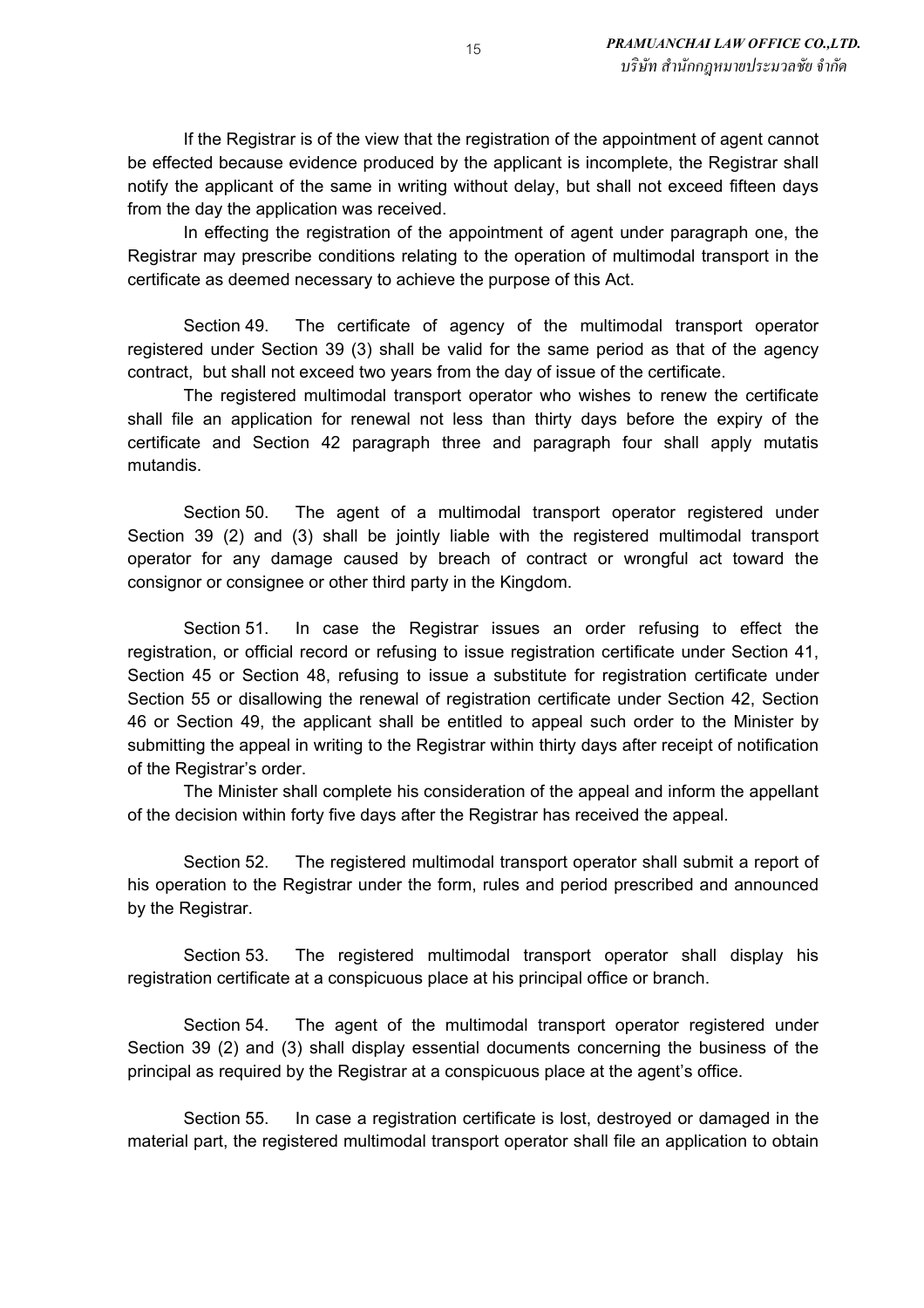a substitute for the registration certificate with the Registrar within fifteen days after becoming aware of the loss, destruction or damage.

Application for substitute of the registration certificate and the issue of the substitute of the registration certificate under paragraph one shall be in accordance with the rules, procedures and conditions prescribed in the Ministerial Regulations.

Section 56. In case of moving of principal office or branch office or changing of material facts regarding any particular item in the registration certificate, the registered multimodal transport operator shall inform the Registrar of the same within seven days after the day of the change and the Registrar shall note such change on the registration certificate.

Section 57. Should it occur that any registered multimodal transport operator ;

- (1) fail to maintain security for liability or any other risks under the contract of multimodal transport or the minimum asset to be not less than Eighty Thousand (80,000) Special Drawing Right throughout the period of operation of multimodal transport ;
- (2) violate the conditions stipulated as material conditions in the registration certificate ;
- (3) fail to submit report or submit the report incorrectly or without the particulars required under Section 52 ;
- (4) fail to facilitate or render reasonable assistance to the Registrar and competent official in performing their duty,

the Registrar shall issue notice in writing to the multimodal transport operator to make correction within a reasonable period.

If the registered multimodal transport operator fails to comply with the Registrar's written notice under paragraph one without justifiable reason, the Registrar shall have the power to order a temporary suspension of the business of multimodal transport for a period he deems fit but shall not exceed sixty days from the day of the order.

Section 58. Except for the matters prescribed in the laws concerning administrative procedures for performance of official duty, the Registrar shall have the power to revoke the registration certificate should any of the following facts occur to him :

- (1) The registered multimodal transport operator has provided false information or acted fraudulently to secure the registration ;
- (2) The Registrar has ordered a temporary suspension of the business of multimodal transport in accordance with Section 57 paragraph two and the registered multimodal transport operator has failed more than once in one year to make correction within the period set by the Registrar ;
- (3) The registered multimodal transport operator has failed to comply with the order of the Registrar or the order of other competent official having the legal authority to have the unclaimed dangerous goods or illegal goods returned to the consignor and pay for the cost of such arrangement.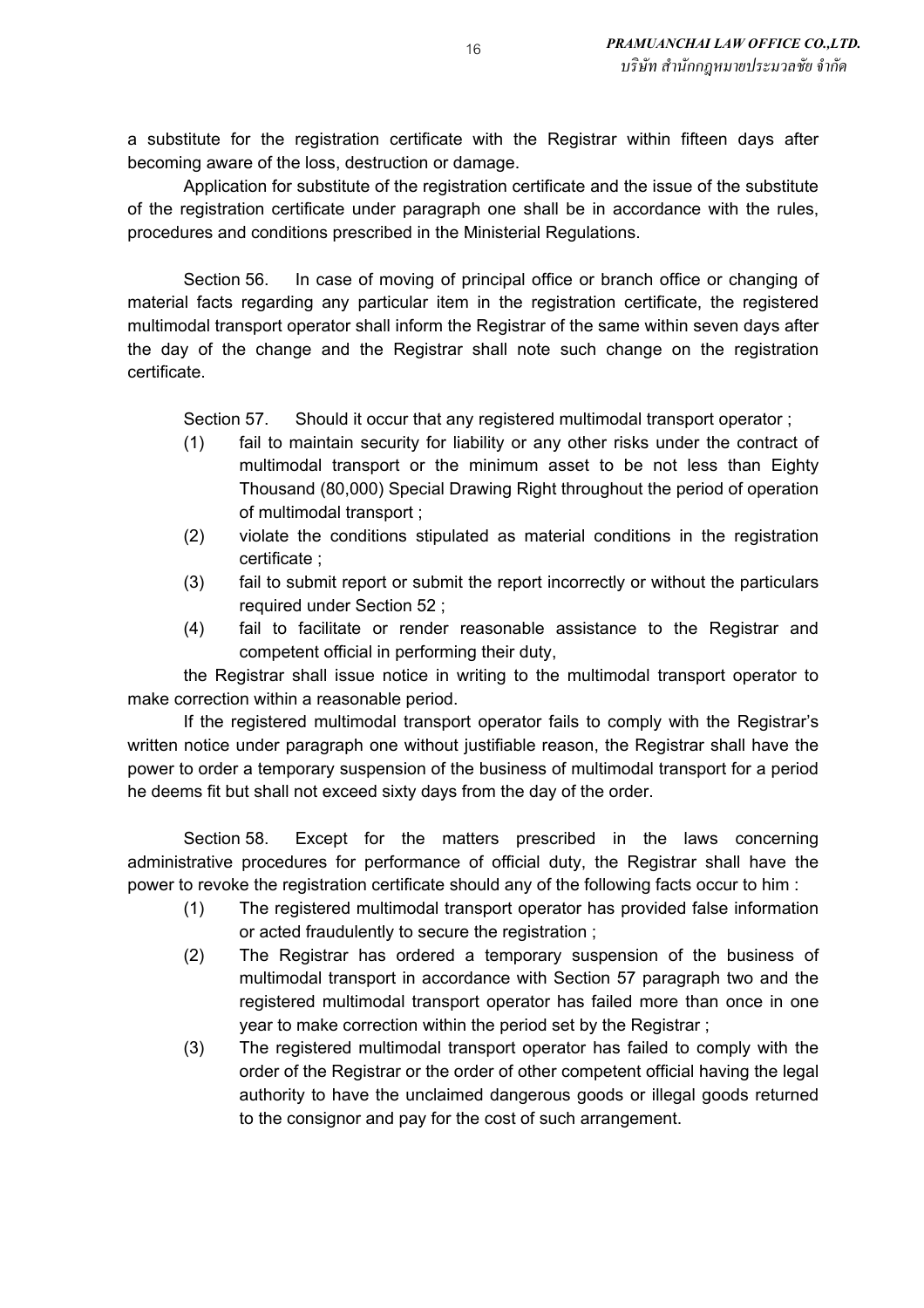Section 59. The registered multimodal transport operators whom the Registrar has ordered to cease operation of multimodal transport or revoke his registration certificate shall be entitled to appeal such order to the Minister by submitting the appeal in writing to the Registrar within thirty days from the day of receiving notice of the Registrar's order.

The appeal does not stay the execution of the Registrar's order unless the Minister shall issue order for the stay of execution.

During the Minister's consideration of the appeal, the registered multimodal transport operator under paragraph one shall be prohibited from continuing the operation of multimodal transport unless the multimodal transport is performed under the contract executed before receiving the notice of the Registrar's order.

The Minister shall decide on the appeal and inform the appellant of the decision within forty five days after the Registrar has received the appeal.

Section 60. Subject to Section 59 paragraph two, the registered multimodal transport operator whose registration certificate has been revoked shall return the certificate to the Registrar within thirty days after receiving notice of the revocation order.

Section 61. The registered multimodal transport operator who wishes to cease his operation shall notify such intention in writing to the Registrar not less than ninety days before the cessation of operation.

After notifying the cessation of operation in accordance with paragraph one, the registered multimodal transport operator shall perform the contract entered into before his notification of the cessation of operation, but shall not be more than three months from the day of the cessation of operation.

The registered multimodal transport operator under paragraph one shall return the registration certificate to the Registrar within seven days after the cessation of operation.

Section 62. The Registrar shall be empowered to regulate all operations relating to multimodal transport and to appoint officials to ensure compliance with this Act.

In order to perform the duties under this Act, the Registrar and the competent officials shall have the following authorities :

- (1) to enter the premises of the registered multimodal transport operator during normal business hours to inquire the facts and inspect accounts and documents relating to multimodal transport ;
- (2) to summon the registered multimodal transport operator, his managers, officers and employees, his agents and the agents' employees to give statements or to order them to submit explanation of facts ;
- (3) to order the registered multimodal transport operator to return unclaimed dangerous goods or illegal goods to the consignor as well as to pay for expenses incurred from such arrangement subject to the relevant laws.

Section 63. In the course of performing duty by the Registrar or competent officials under Section 62 paragraph two, the concerned persons who are present at the premises shall facilitate and extend reasonable assistance to such performance.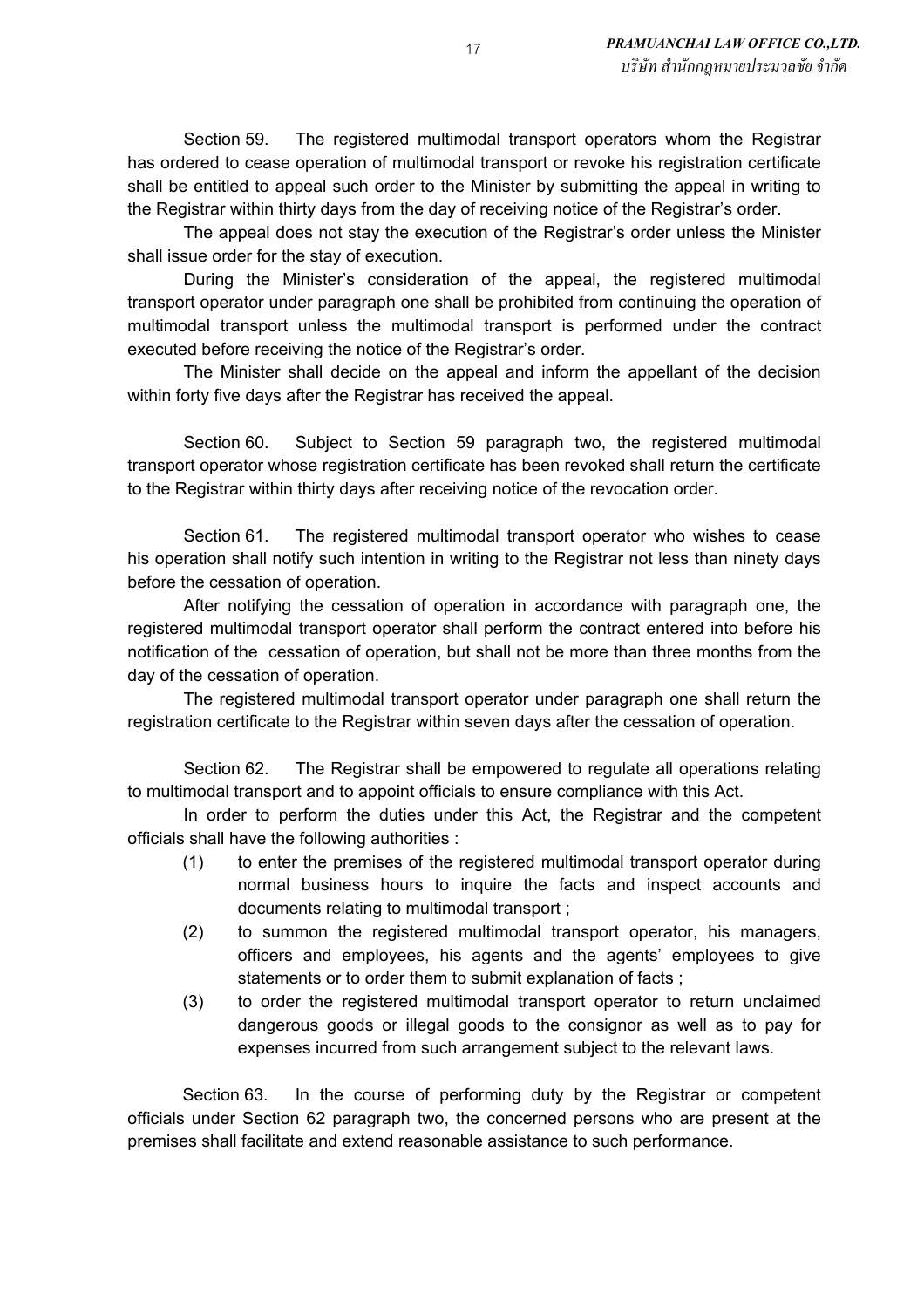Section 64. In performing their duties under this Act, the Registrar and the competent officials shall be regarded as officials under the Penal Code.

### **Chapter 3 Settlement of Disputes**

--------------------

Section 65. The parties to the multimodal transport contract may agree, by stipulating such agreement on the multimodal transport bill of lading or contract of multimodal transport, that a court in any country which, according to the law of that country, has jurisdiction to consider civil claims arising from multimodal transport contract or tort shall be the competent court having jurisdiction to consider and adjudicate the case.

Where the court of jurisdiction is not specified in the contract for entering a civil action on the ground of multimodal transport contract or tort, the plaintiff, at his option, may institute an action in any of the following courts which, according to the law of the country where the court is situated, has jurisdiction to consider the case :

- (1) the court in a country where the principal office or domicile of the defendant is situated ;
- (2) the court in the country where the multimodal transport contract was executed, provided that the defendant has a place of business, a branch or agent in that country ;
- (3) the court in the country where the multimodal transport operator took the goods in his charge or delivered the goods.

However, the parties may agree in writing to institute an action with any court having jurisdiction to try the case in accordance with the law of that country if such agreement is made after the claim has arisen.

Section 66. The plaint concerning a civil claim in the Kingdom, whether on ground of multimodal transport contract or tort under this Act and the plaint relating to the contract of carriage of goods in the Kingdom under Section 5 shall be under the jurisdiction of the Intellectual Property and International Trade Court.

Section 67. The parties to the multimodal transport contract may agree in writing to submit any dispute arising from the multimodal transport contract or tort to arbitration.

Where there is an arbitration agreement which specifies the place of arbitration, the parties shall be entitled to institute arbitration proceedings at the place in the country specified in the agreement.

Where there is an arbitration agreement which does not specify the place of arbitration, the claimant shall be entitled to choose to commence arbitration proceedings at a place in any one of the following countries :

- (1) the country where the principal place of business or domicile of the opposing party is situated ;
- (2) the country where the multimodal transport contract was executed, provided that the opposing party has his office, branch or agent in that country ;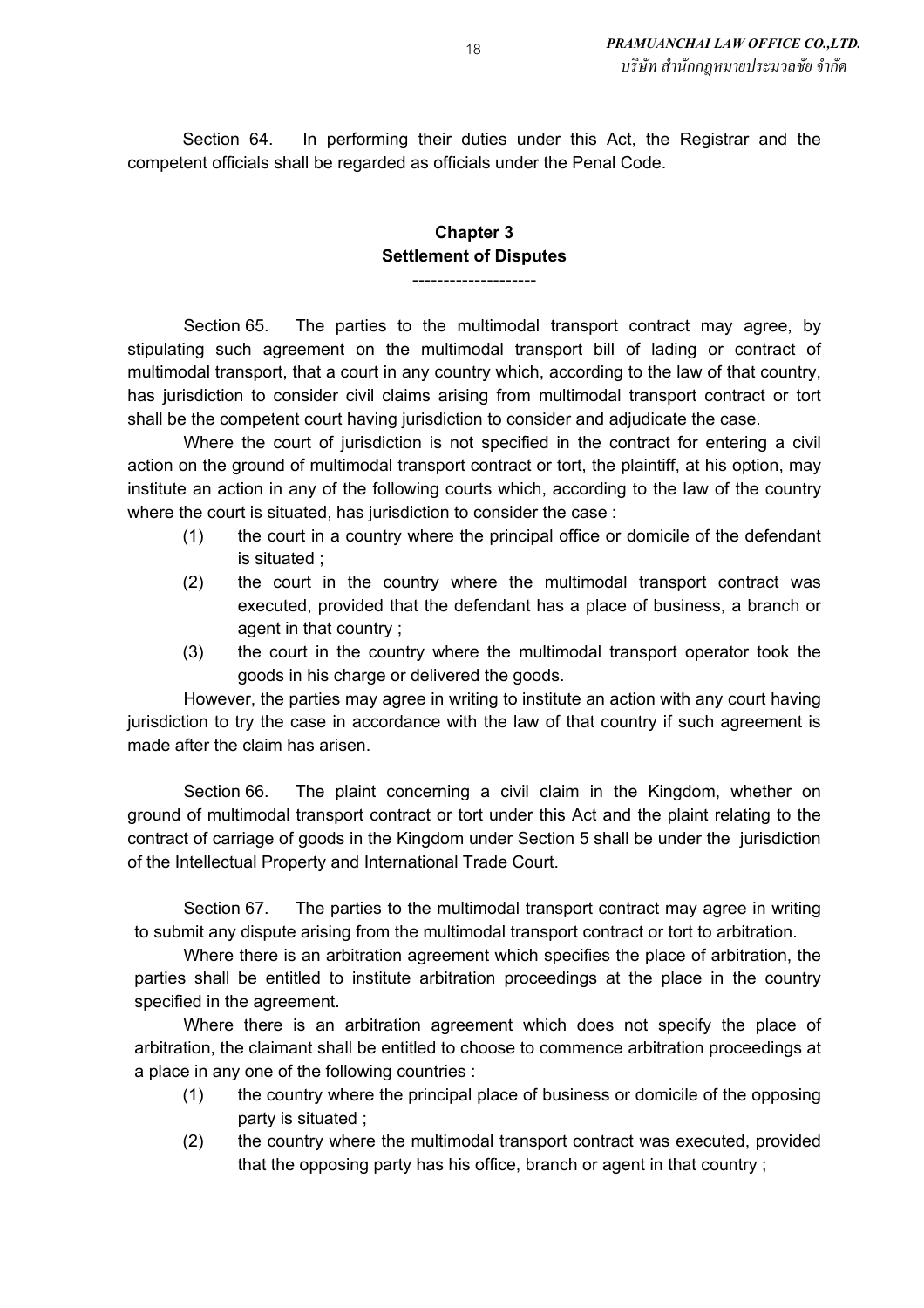(3) the country where the goods were taken in charge or delivered.

However, the parties may agree in writing to commence arbitration proceedings at a place of any country if such agreement is made after the claim has arisen.

Section 68. The arbitrator shall render decision on the claim on ground of multimodal transport contract or tort in accordance with Chapter One of this Act unless an agreement in writing is made between the parties after the claim has arisen to apply the law of the agreed country to the dispute.

Section 69. Any stipulation or agreement in the multimodal transport bill of lading or multimodal transport contract which restricts the right to institute civil action in Court or restricts the right to commence arbitration proceedings in accordance with this Act shall be void unless it is otherwise provided in specific law.

### **Chapter 4 Punishments**

---------------

Section 70. Any person performing multimodal transport without being the registered multimodal transport operator or violating the order revoking his registration certificate under Section 58 shall be subject to punishment by fine from Baht One Hundred Thousand to Baht One Million. If the multimodal transport contract has already been made, additional fine shall be imposed in the amount of Baht Fifty Thousand per contract.

For the benefit of the parties or consignee, the multimodal transport operator shall have the right to perform the contract until completion.

Section 71. Any registered multimodal transport operator who does not comply with Section 43 or Section 47 paragraph two or violates order suspending his operation under Section 57 paragraph two shall be subject to punishment by fine from Baht Fifty Thousand to Baht Five Hundred Thousand and additional fine of Baht Three Thousand per day as long as the violation continues.

Section 72. Any registered multimodal transport operator who does not comply with the conditions stipulated in the registration certificate under Section 41 paragraph five, Section 44 paragraph one, Section 45 paragraph five or Section 48 paragraph five shall be subject to punishment by fine not exceeding Baht Two Hundred Thousand.

Section 73. Any registered multimodal transport operator who does not comply with Section 52 or Section 56 shall be subject to punishment by fine not exceeding Baht Fifty Thousand.

Section 74. Any registered multimodal transport operator who does not comply with Section 60 or Section 61 shall be subject to punishment by fine not exceeding Baht Ten Thousand.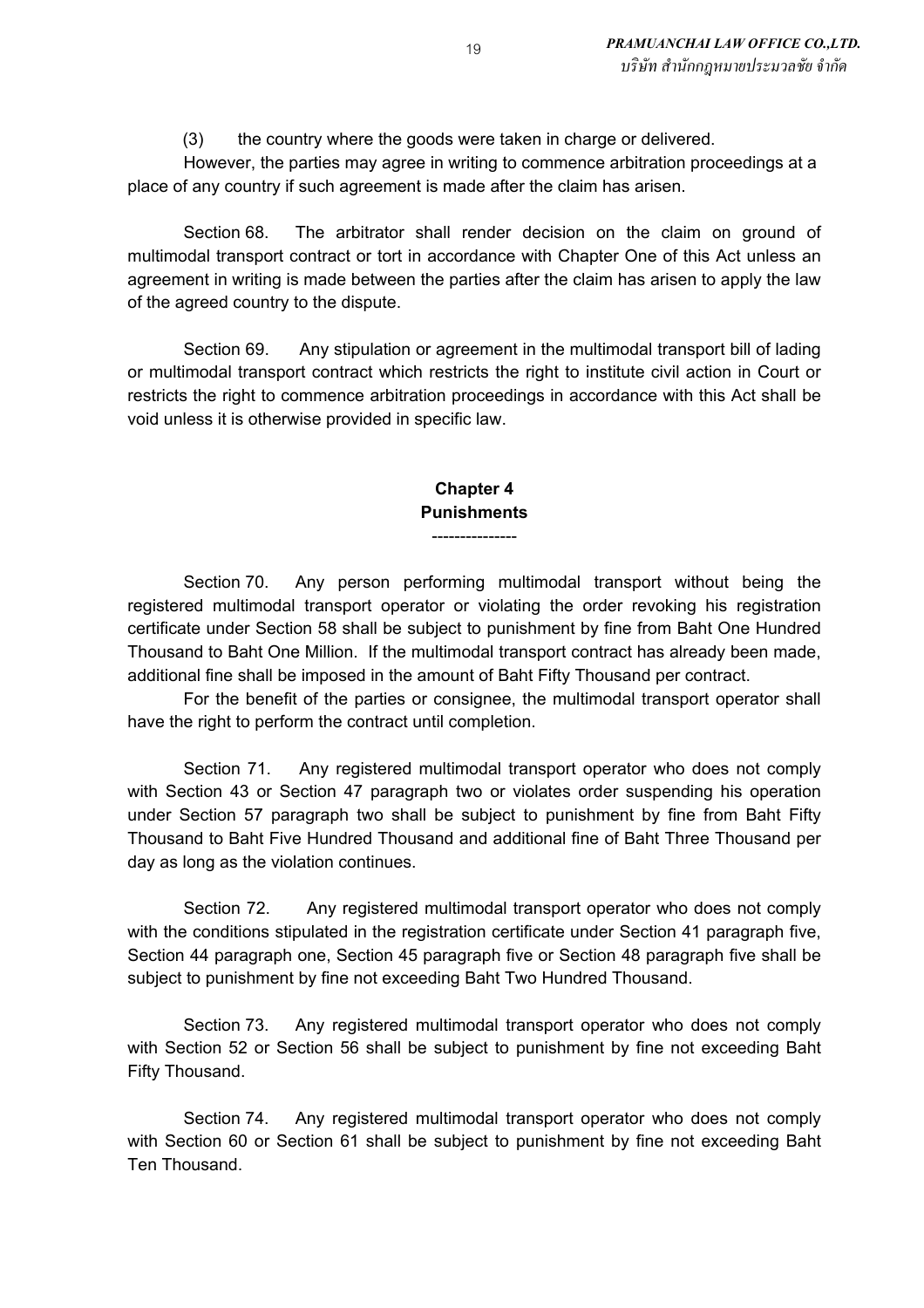Section 75. Any registered multimodal transport operator who does not comply with Section 53 or Section 54 shall be subject to punishment by fine not exceeding Baht Five Thousand.

Section 76. Any person who does not extend convenience to the competent official under Section 63 shall be subject to punishment by fine not exceeding Baht Five Thousand.

Section 77. In the case where the offender subjecting to punishment under Section 70 or Section 71 is a juristic person, its managing director, managing partner or any person who is responsible for the action of the juristic person in relation to that matter shall be subject to punishment stipulated for that offence unless he can prove that the act was committed without his knowledge or consent, or that he had taken all reasonable measures to prevent such offence from occurring.

Section 78. After the multimodal transport operator who committed the offence under Section 72, Section 73, Section 74, Section 75 or Section 76 of this Act has paid the maximum fine for such offence to the Registrar within thirty days, it shall be deemed that the case has been settled in accordance with the provisions of the Criminal Procedure Code.

### **Provisional Clauses** ---------------

Section 79. The multimodal transport operator who has been performing the multimodal transport before this Act has become enforceable and wishes to continue performing the multimodal transport, shall apply for registration or official record within sixty days from the effective date of this Act.

After the multimodal transport operator has applied for registration or official record in accordance with paragraph one, he shall be able to continue the multimodal transport until the Registrar issues an order disallowing the registration or official record.

Section 80. This Act shall not apply to the multimodal transport contract executed before the effective date of this Act.